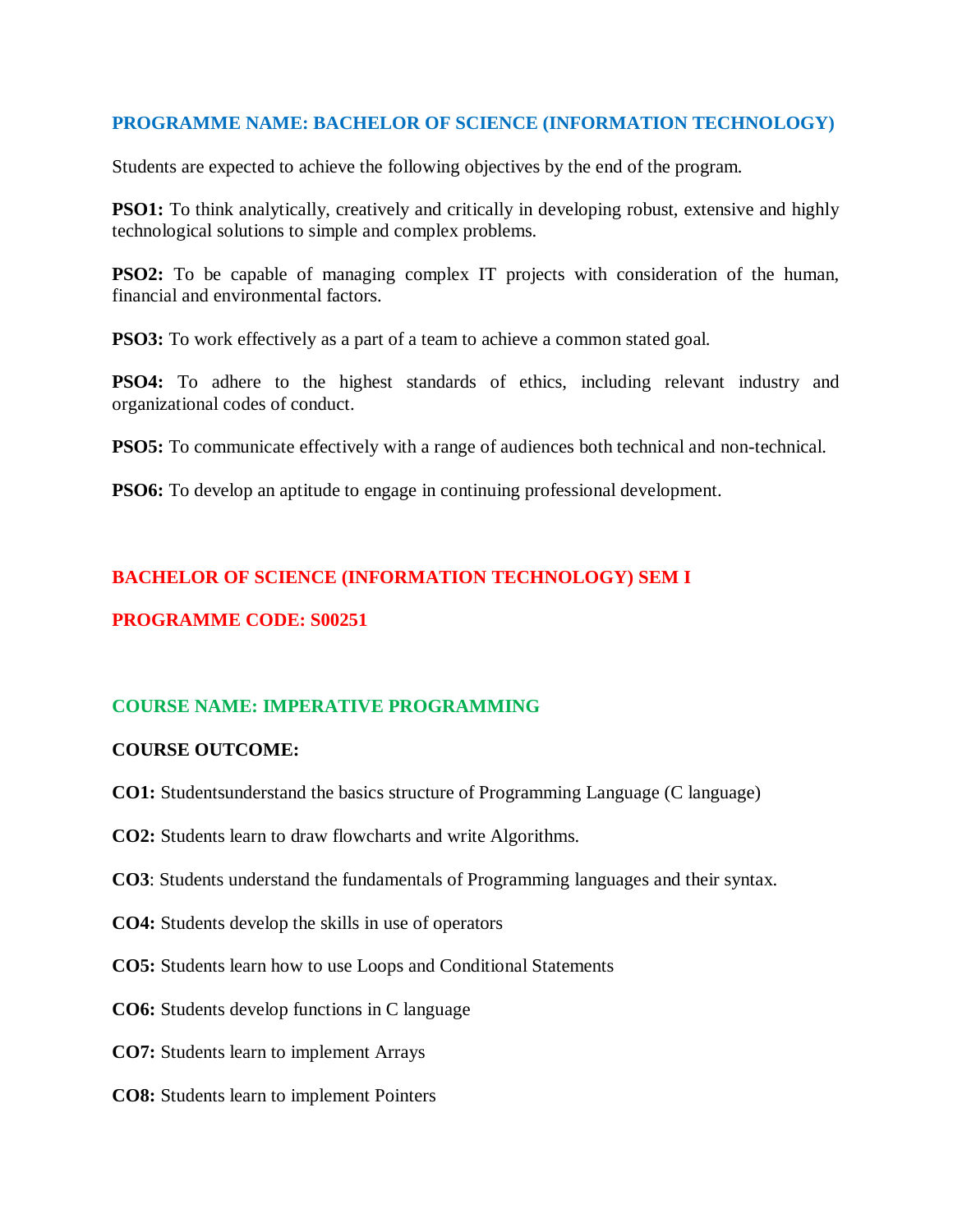### **CO9:** Students learn to create Structures and Unions

### **COURSE NAME: DIGITAL ELECTRONICS**

#### **COURSE OUTCOME:**

**CO1:** Students get knowledge of study of different types of number systems, their conversions and their use in electronics world.

**CO2:** Students get knowledge of study of logic gates, their ICs and universal gates.

**CO3:** Verifying De-Morgan's law and implementing Boolean expression using minimum number gates and ICs

**CO4:** Students get knowledge of study of design and implement combinational circuit based on problem given and minimizing it using K-Map.

**CO5:** Students learn to implement and design different code converter. (Binary to Gray, Gray to Binary, Binary to BCD etc.)

**CO6:** Students learn to implement 2bit by 2bit multiplier and 2bit comparator.

**CO7:** Students learn to implement encoder, decoder, multiplexer, demultiplexer.

**CO8:** Students get knowledge of study of Flip-Flops, counters.

**CO9:** Students get knowledge of study of counter ICs and designing MOD-N counter.

**CO10:** Students learn to design of shift registers and shift registers counters.

### **COURSE NAME: OPERATING SYSTEMS**

#### **COURSE OUTCOME:**

**CO1:** Students learn to enhance study of operating system

- **CO2:** Students gain knowledge regarding hardware use in computer
- **CO3:** Students understand the role of input and output device
- **CO4**: Students get knowledge of details of virtualization and cloud concept
- **CO5:** Students get proper knowledge about android and Linux and windows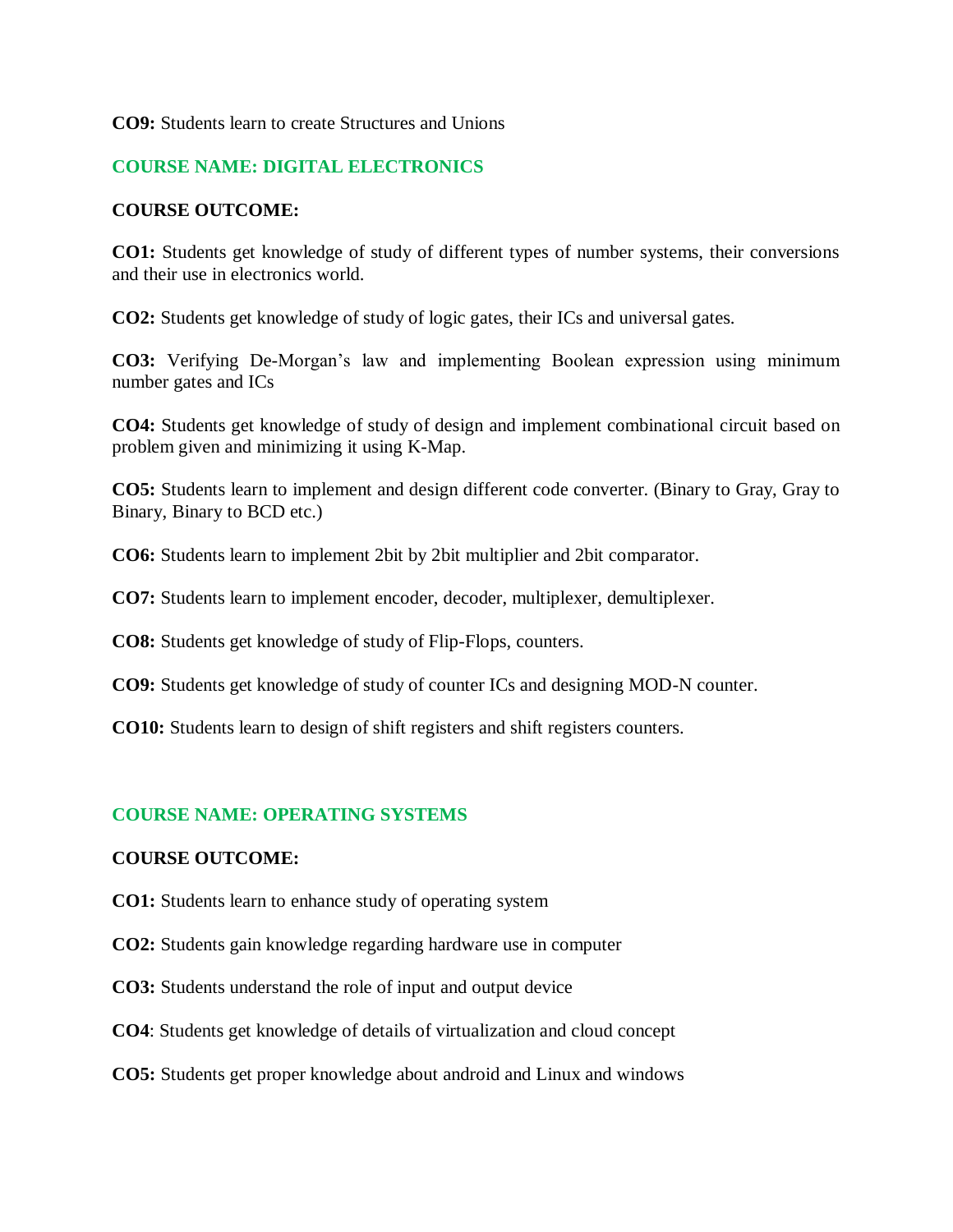## **COURSE NAME: DISCRETE MATHEMATICS**

### **COURSE OUTCOME:**

**CO1:** Students learn to think analytically, creatively and critically in developing robust, extensible and highly maintainable technological solutions to simple and complex problems.

**CO2:** Students formulate the problems in language of sets and apply fundamental principle of counting

**CO3:** Students learn to write a proof.

**CO4:** Students learn to prove the statements true for all natural numbers, using mathematical induction.

**CO5**: Students read and interpret the information given, graphically.

**CO6:** Students are able to identify relations between 2 variables.

**CO7:** Students are able to identify transportation networks and road segments between intersections.

**CO8:** Students learn to do map coloring.

**CO9:** Students build and use decision trees to solve problems.

**CO10:** Students use binary trees to represent and manipulate prefix codes.

**CO11:** Students are able to predict the number of possibilities to do a particular task in daily life

### **COURSE NAME: COMMUNICATION SKILLS**

### **COURSE OUTCOME:**

**CO1:** Students communicate with the help of Seven C's of Communication

**CO2:** Students develop the skill to write formal letters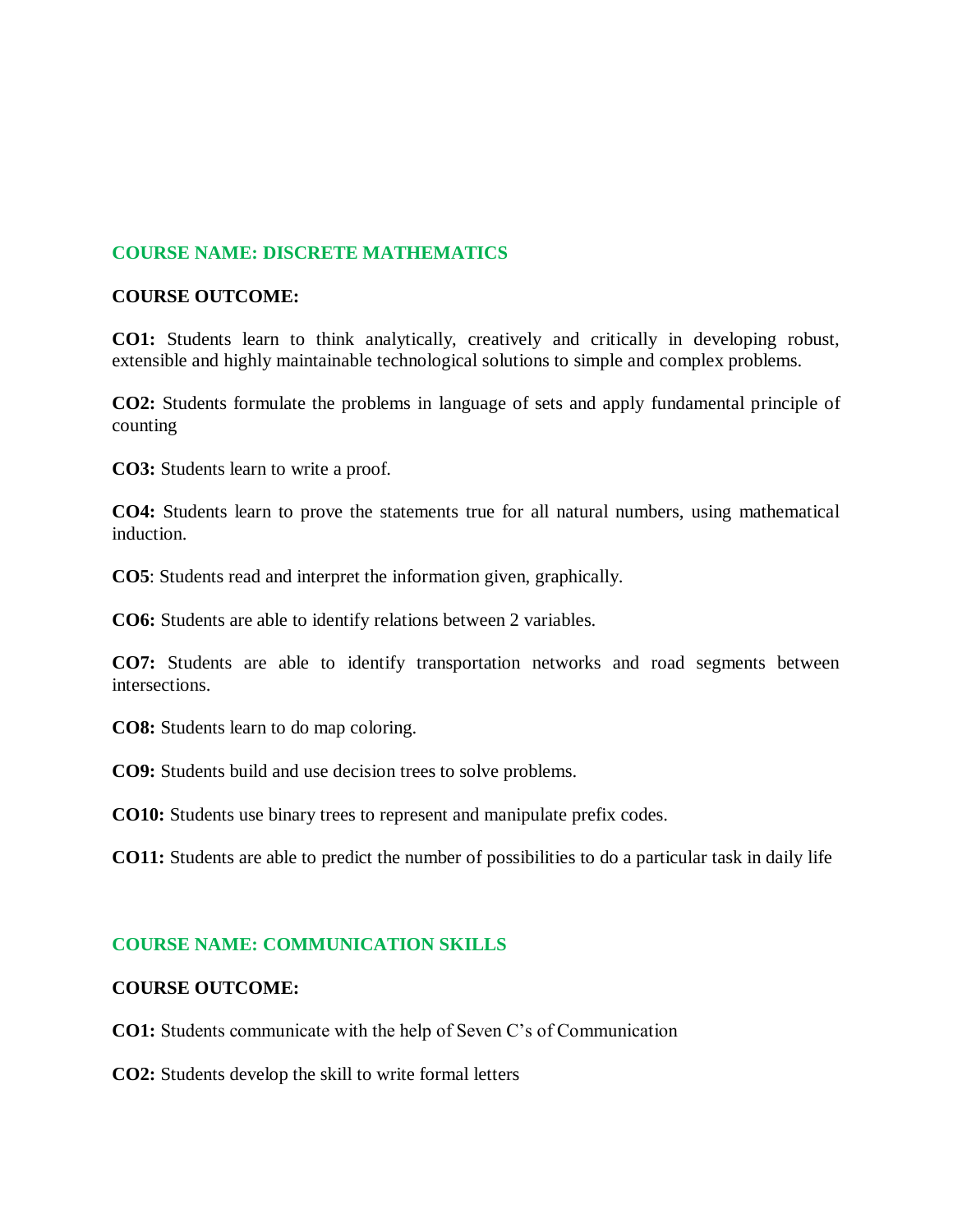**CO3:** Students develop the skill to write reports, memos and emails

**CO4:** Students are able to manage conflict and prepare advertisement strategies with the help of communication

**CO5:** Students develop the skill to prepare presentations, impress the audience with the help of presentation

## **BACHELOR OF SCIENCE (INFORMATION TECHNOLOGY) SEM II**

### **PROGRAMME CODE: S00252**

## **COURSE NAME: OBJECT ORIENTED PROGRAMMING**

### **COURSE OUTCOME:**

**CO1:** Students understand the basic concepts of object oriented programming

**CO2**: Students understand the difference between object oriented and procedure oriented programming

**CO3:** Students understand the use of inheritance

**CO4:** Students understand why functions are declared as virtual and friend

**CO5**: Students understand the process of designing programs with the help of templates

**CO6:** Students understand the use of exceptions in a program

**CO7:** Students understand the process of designing programs with the help of string functions

**CO8:** Students understand the types of files and use of files

### **COURSE NAME: MICROPROCESSOR ARCHITECTURE**

### **COURSE OUTCOME:**

**CO1:** Students understand the concept of Assembly language.

**CO2:** Students learn the different types of instructions with respect to 8085 microprocessor.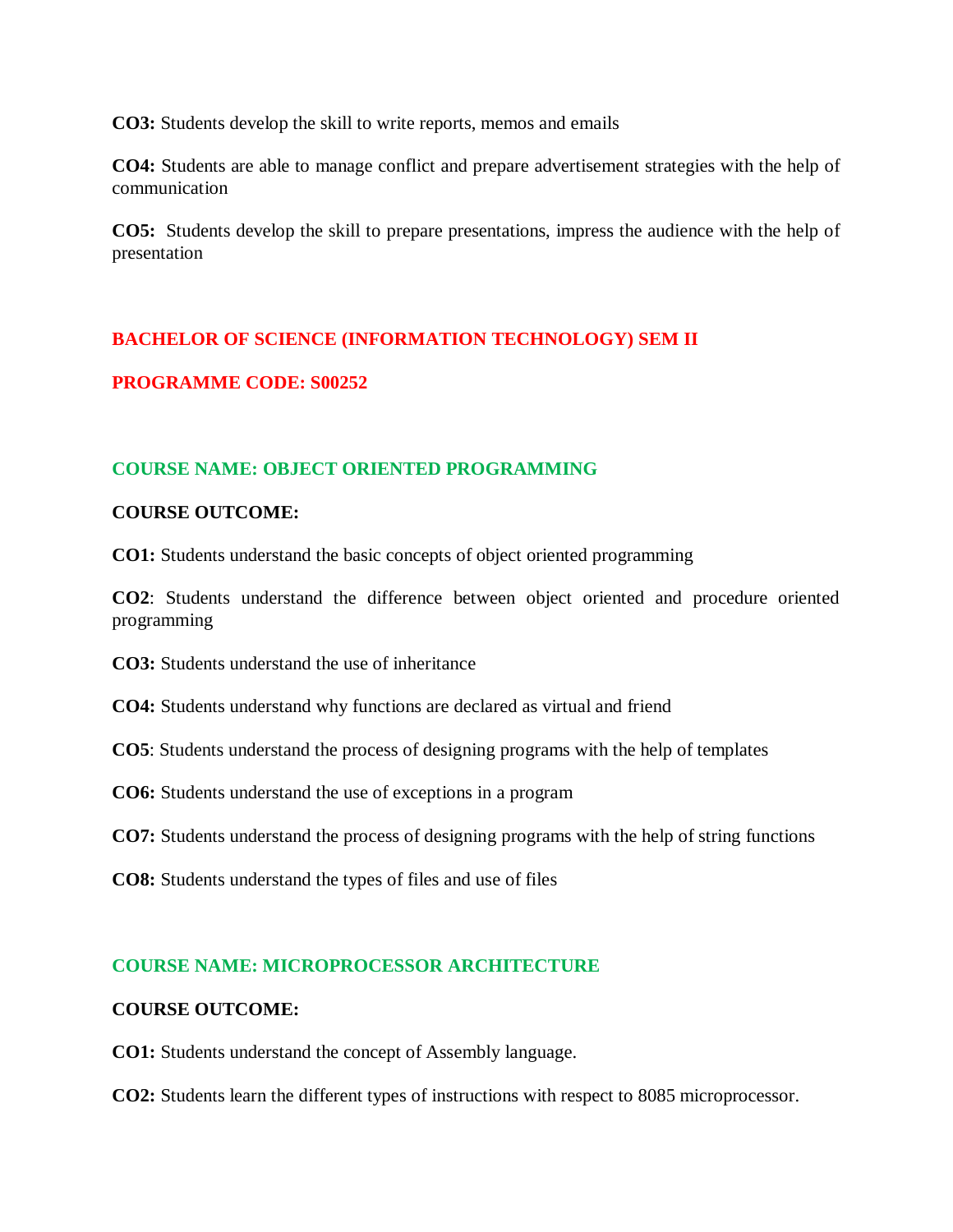**CO3:** Students understand 8085 microprocessor kit and execute assembly language program.

**CO4**: Students learn execution of program based on concept of BCD arithmetic.

**CO5:** Students are able to design and execute program based on stack, subroutines, counters and time delays.

**CO6:** Students get acquainted with the concept of static and dynamic debugging and debug real world program.

**CO7:** Students learn how to restart software instructions based on concept of interrupts.

**CO8**: Students understand the data communication process using serial I/O device.

**CO9:** Students get the knowledge of computer based software development system and integrated development environment.

**CO10:** Studentsunderstand the information about Pentium, Pentium pro microprocessor, core 2, later microprocessor.

### **COURSE NAME: WEB PROGRAMMING**

#### **COURSE OUTCOME:**

**CO1:** Students understand basic working of Internet and World Wide Web.

**CO2:** Students are able to design static web pages using Hyper Text Markup Language (HTML).

**CO3:** Students are able to design interactive webpages using client-side script (JavaScript).

**CO4:** Students are able to design interactive webpages using server-side script (PHP).

**CO5:** Students are able to store and retrieve data from a server using PHP.

### **COURSE NAME: NUMERICAL AND STATISTICAL METHODS**

### **COURSE OUTCOME:**

**CO1:** Students are able to approximate the solution of differential equations, which is clearly used in almost every field of science.

**CO2**: Students are able to design and analyze control systems for aircrafts.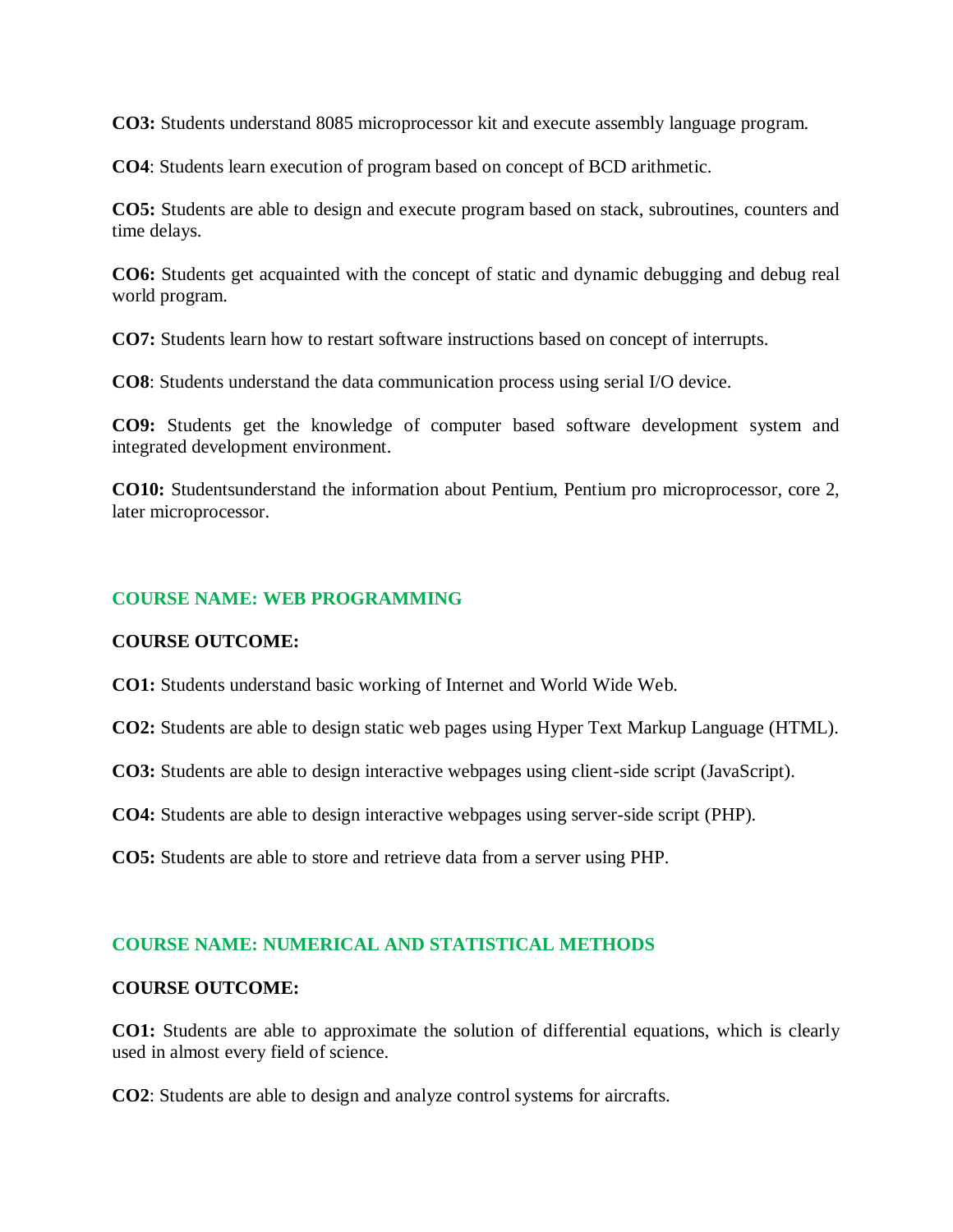**CO3**: Students learn to fit curve using tabular data.

**CO4:** Students are able to decode algorithms

**CO5:** Students are able to forecast future opportunities and risks which is the most prominent application of regression analysis in business.

**CO6:** Students are able to reduce tremendous amount of raw data into actionable information

**CO7:** Students learn to implement methods to minimize cost/loss and maximize profit

**CO8:** Students are able to prepare models in order to get returns from stock market

### **COURSE NAME: GREEN COMPUTING**

#### **COURSE OUTCOME:**

**CO1:** Students gain knowledge objective and standard for green computing

**CO2:** Students understand the importance of minimize power use and cooling

**CO3:** Students learn how paper less concept work and its implementation in real world

**CO4:** Students research study in recycling, reuse, refurbished

**CO5:** Students understand different solution of green initiative

### **BACHELOR OF SCIENCE (INFORMATION TECHNOLOGY) SEM III**

### **PROGRAMME CODE: S00253**

## **COURSE NAME: PYTHON PROGRAMMING**

### **COURSE OUTCOME:**

**CO1:** Students understand the basic structure of Python Programming Language.

**CO2**: Students have acquired the skills to develop functions in Python.

**CO3:** Students are able to work with complex data structures in Python.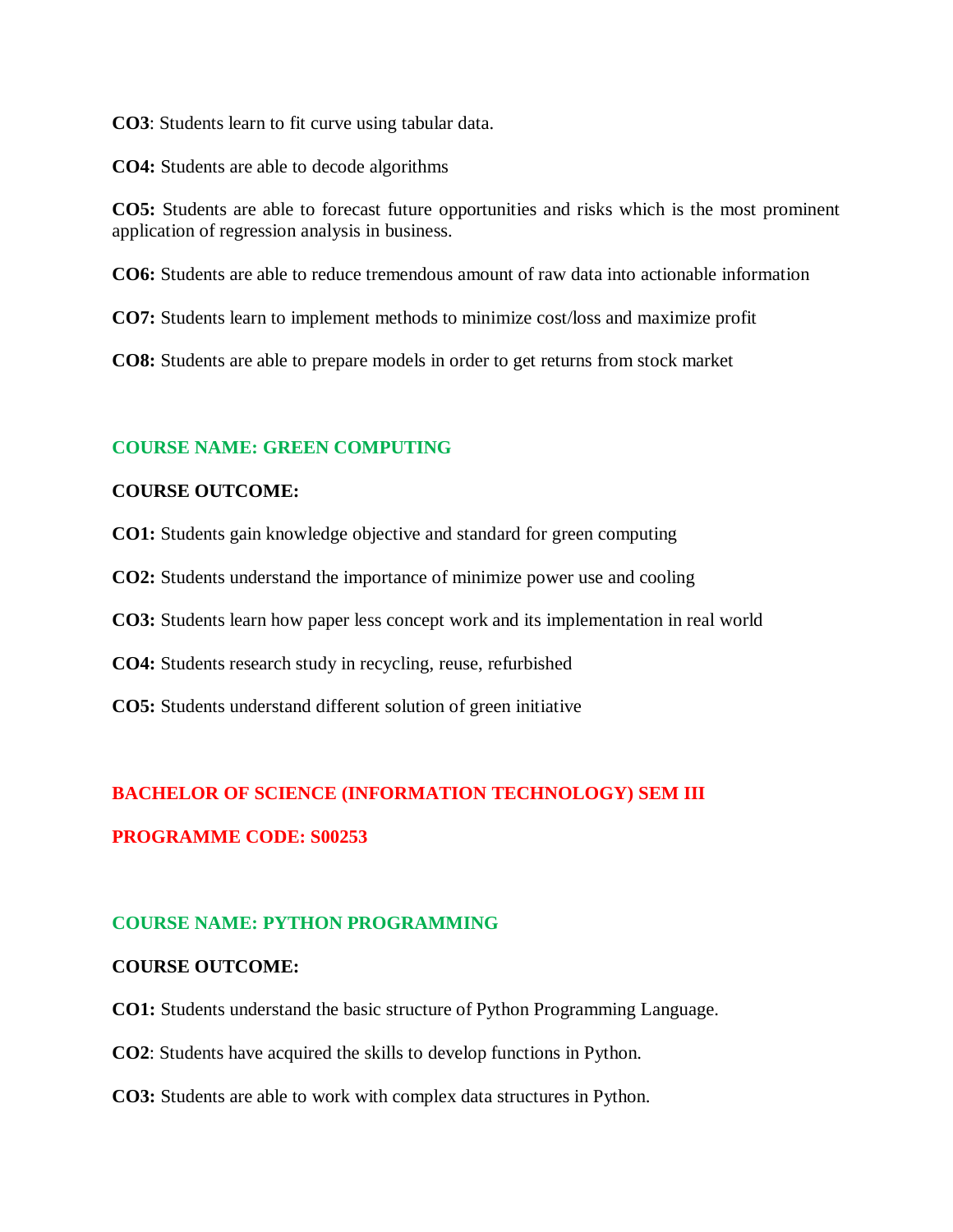**CO4:** Students learn to implement object oriented concepts in Python.

**CO5:** Students are able to design GUI Applications using Python widgets.

**CO6:** Students learn to store and retrieve data from a server using Python Programming Language.

### **COURSE NAME: DATA STRUCTURES**

### **COURSE OUTCOME:**

**CO1:** Studentsunderstand the data structure and programs related to arrays.

**CO2:** Students are able to work on programs related to Linked List.

**CO3:** Students are able to work on programs related to Stack and Queue.

**CO4:** Students are able to work on programs related to sorting, searching and tree.

**CO5:** Students are able to work on programs related to hashing techniques and graph.

### **COURSE NAME: COMPUTER NETWORKS**

#### **COURSE OUTCOME:**

- **CO1:** Students understand how data communication work
- **CO2:** Students understand what kind of layer work for internet or network
- **CO3**: Students have gained knowledge of wireless Lan and MAC system
- **CO4:** Students learn the concept about internet protocol
- **CO5:** Students have gained knowledge of Network programming with network concept design

### **COURSE NAME: DATABASE MANAGEMENT SYSTEMS**

#### **COURSE OUTCOME:**

**CO1:** Students understand the database architecture, data Models and database Design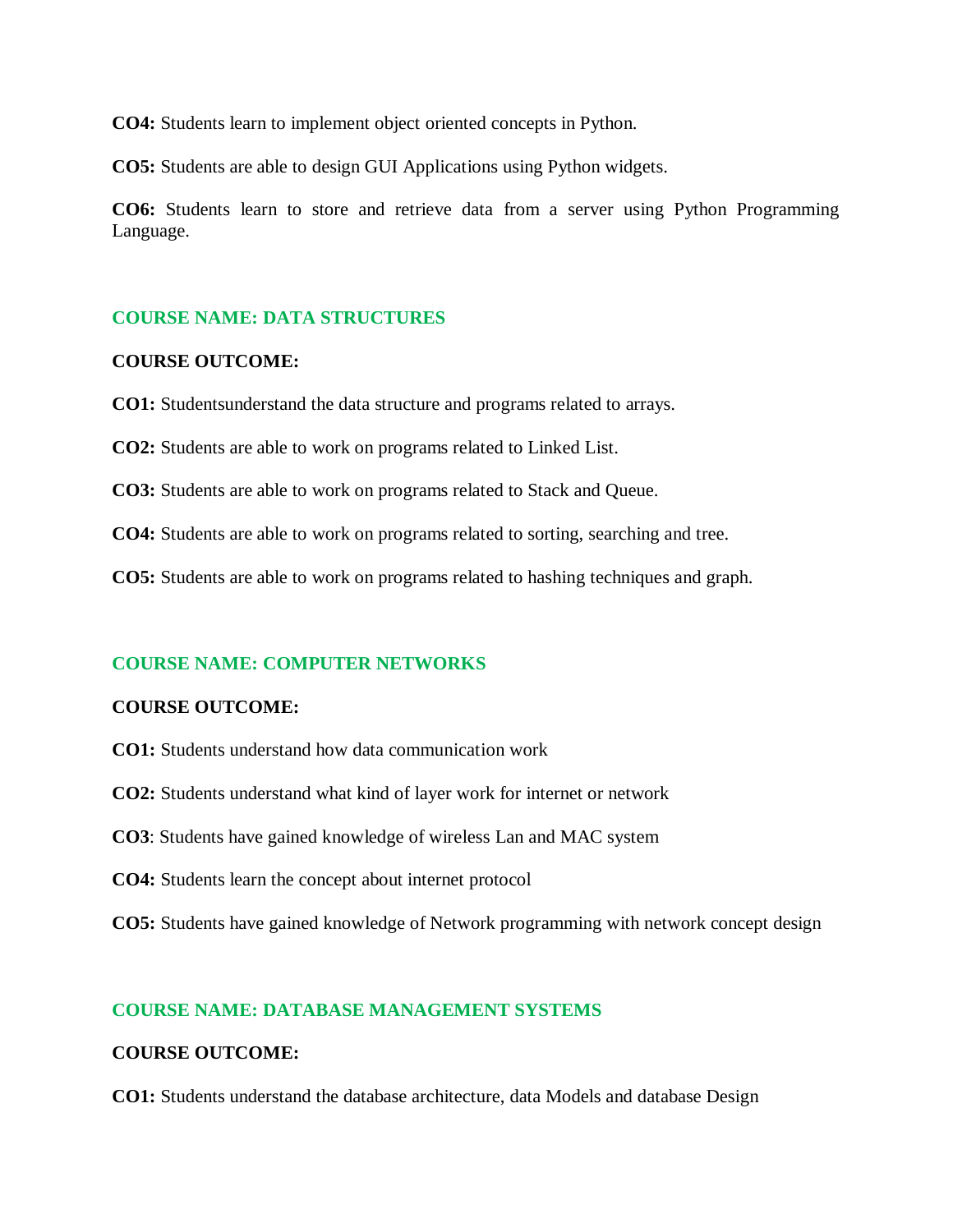**CO2:** Students learn to analyze Normalization, Relational Algebra and Calculus **CO3:** Students have gained the knowledge of Constraints and views **CO4:** Students learn the concept Controlling Transaction Management **CO5:** Students learn to develop PL/SQL programs

## **COURSE NAME: APPLIED MATHEMATICS**

#### **COURSE OUTCOME:**

**CO1:** Students understand the complex numbers and matrices

**CO2:** Students are able to solve the sums using integration.

**CO3:** Students are able to analyze the data using Laplace and Inverse Laplace transformations

**CO4:** Students learn differentiation under integral sign.

**CO5:** Students gain knowledge of Beta and Gamma functions

### **COURSE NAME: MOBILE PROGRAMMING**

#### **COURSE OUTCOME:**

**CO1:** Students are able to create buttons and event listener with functions.

**CO2:** Students are able to add plugins in the application like device, device orientation, contacts, camera and battery status.

**CO3:** Students are able to create program like simple calculator.

**CO4:** Students learn to write programs like factorial, Armstrong, leap year and prime of the given number.

**CO5:** Students are able to design the applications having length and currency converter.

### **BACHELOR OF SCIENCE (INFORMATION TECHNOLOGY) SEM IV**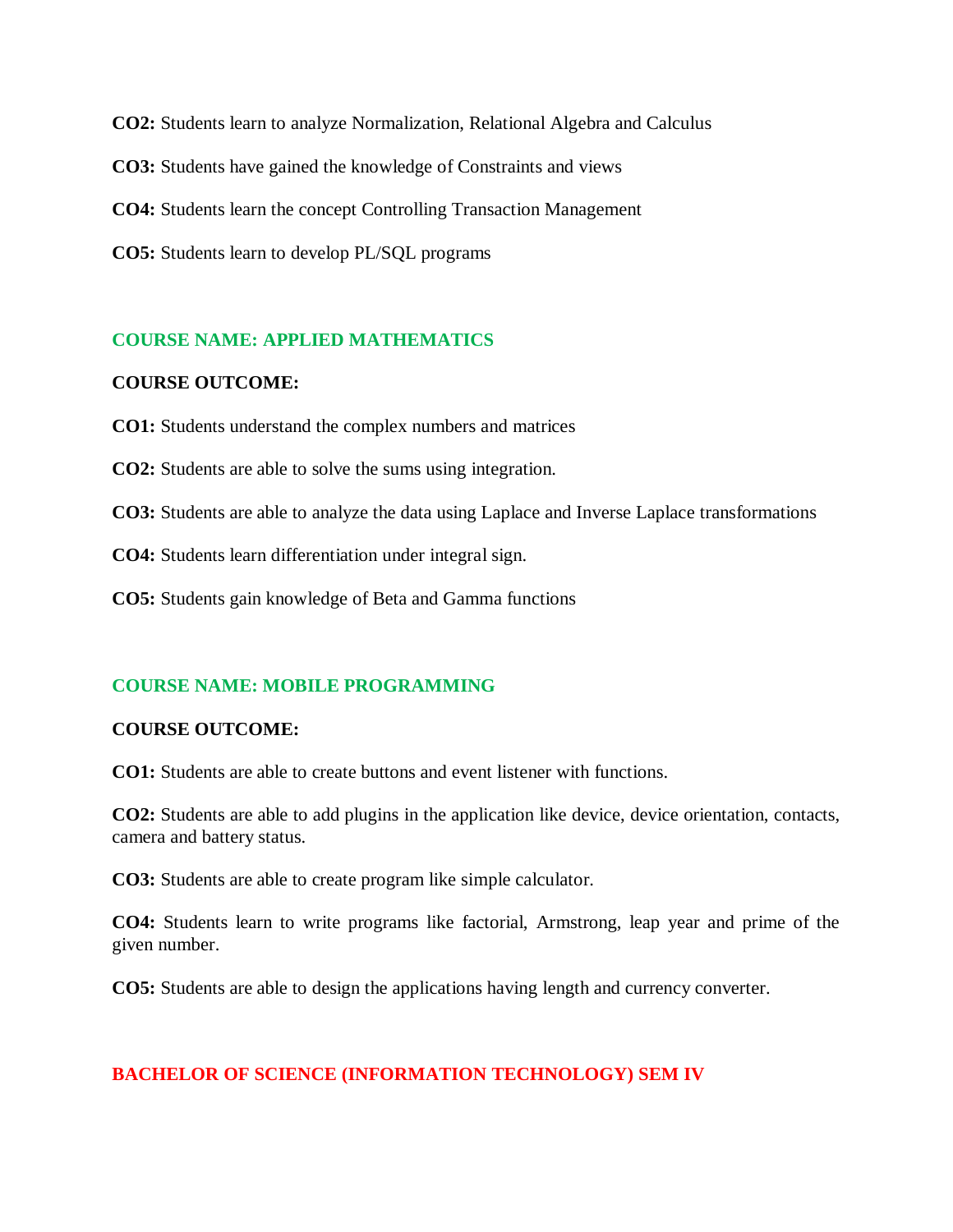### **PROGRAMME CODE: S00254**

## **COURSE NAME: CORE JAVA**

### **COURSE OUTCOME:**

**CO1:** Students gain knowledge of Java platform and language, followed by instructions for setting up a development environment consisting of a Java Development Kit (JDK).

**CO2:** Students understand the fundamentals of object-oriented programming in Java, including defining classes, invoking methods, using class libraries, etc.

**CO3:** Students learn about the OOP concept of inheritance and packages.

**CO4**: Students learn to read and write data from different sources and destinations using various classes, interfaces, and methods that are available to read data from the file.

**CO5:** Students are able to design windows-based application using AWT (Abstract Windows Toolkit).

## **COURSE NAME: INTRODUCTION TO EMBEDDED SYSTEMS**

### **COURSE OUTCOME:**

- **CO1:** Students gain knowledge about embedded system
- **CO2:** Students are able to design program for embedded system
- **CO3:** Students understand the process to use microprocessor and microcomputer
- **CO4:** Students gain knowledge about life cycle of embedded system with proper model
- **CO5:** Students understand how the real time development with embedded system

### **COURSE NAME: COMPUTER ORIENTED STATISTICAL TECHNIQUES**

#### **COURSE OUTCOME:**

**CO1:** Students are able to analyze numerical data using different types of averages and measures of dispersion.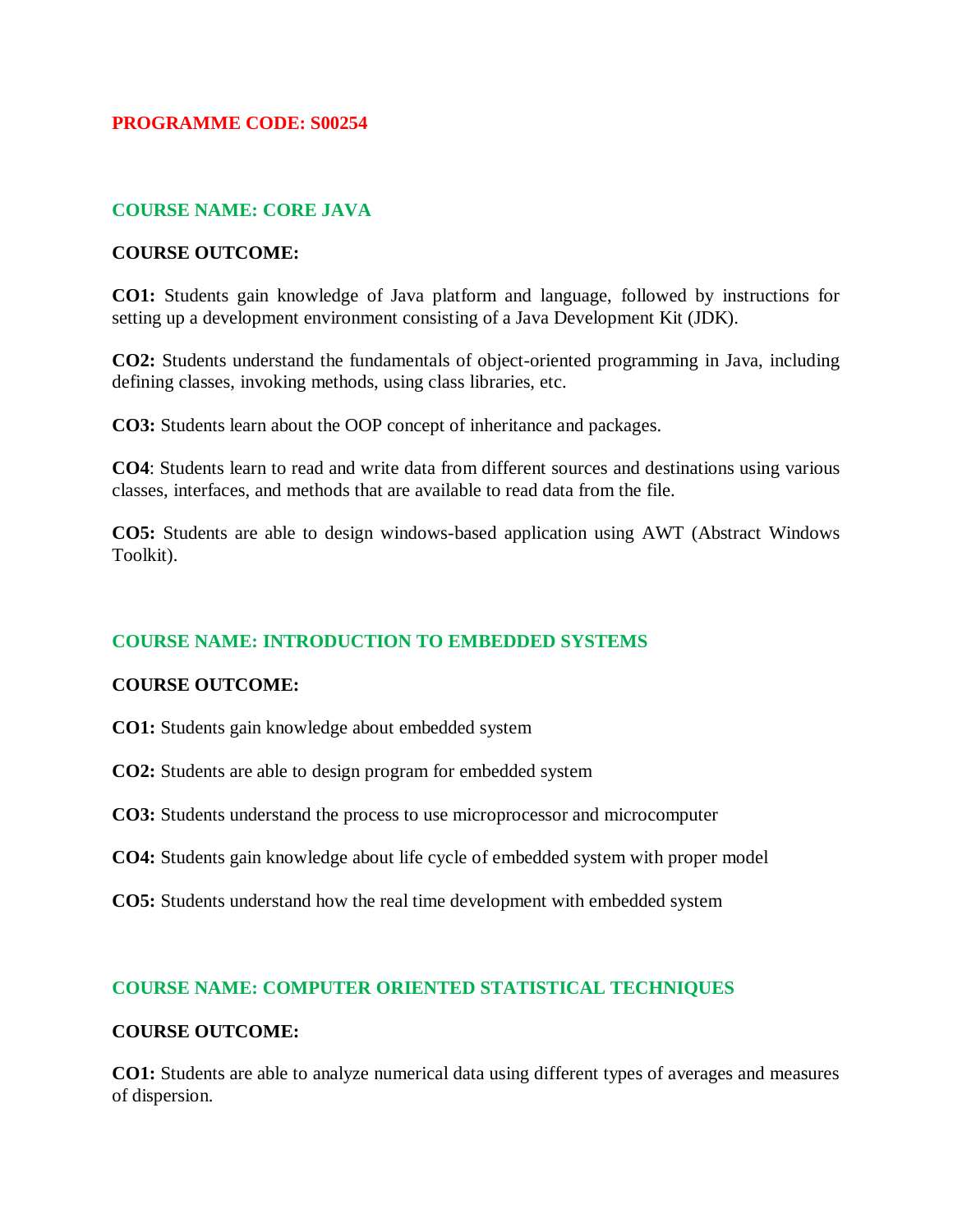**CO2:** Students learn to use sampling theory to establish relationship existing between population and samples.

**CO3:** Students learn to estimate statistical parameters and hypothesis testing.

**CO4**: Students understand small sampling distributions.

**CO5:** Students gain knowledge of correlation and regression theory to study relationship between two or more variables.

## **COURSE NAME: SOFTWARE ENGINEERING**

### **COURSE OUTCOME:**

**CO1:** Students understand the basics of Software, SDLC Models

**CO2:** Students learn to analyze the critical systems, System Modelling

**CO3:** Students are able to design the User Interface and Quality Management

**CO4**: Students learn the process of Inspecting Software and Cost Estimation Techniques

**CO5:** Students understand the Process improvement

## **COURSE NAME: COMPUTER GRAPHICS AND ANIMATION**

### **COURSE OUTCOME:**

**CO1:** Students understand Working of a Cathode Ray Tube Monitor

**CO2:** Students learn to implement Line Drawing Algorithms - Digital Differential Analyzer Algorithm, Bresenhams Line Drawing Algorithm.

**CO3:** Students learn to implement Circle Drawing Algorithms - Midpoint Circle Drawing Algorithm, Bresenhams Circle Drawing Algorithm.

**CO4:** Students learn to implement Line Clipping using Cohen - Sutherland, Liang - Barskey, Cyrus – Beck Algorithms

**CO5:** Students learn to apply transformations on 2D and 3D objects in real world.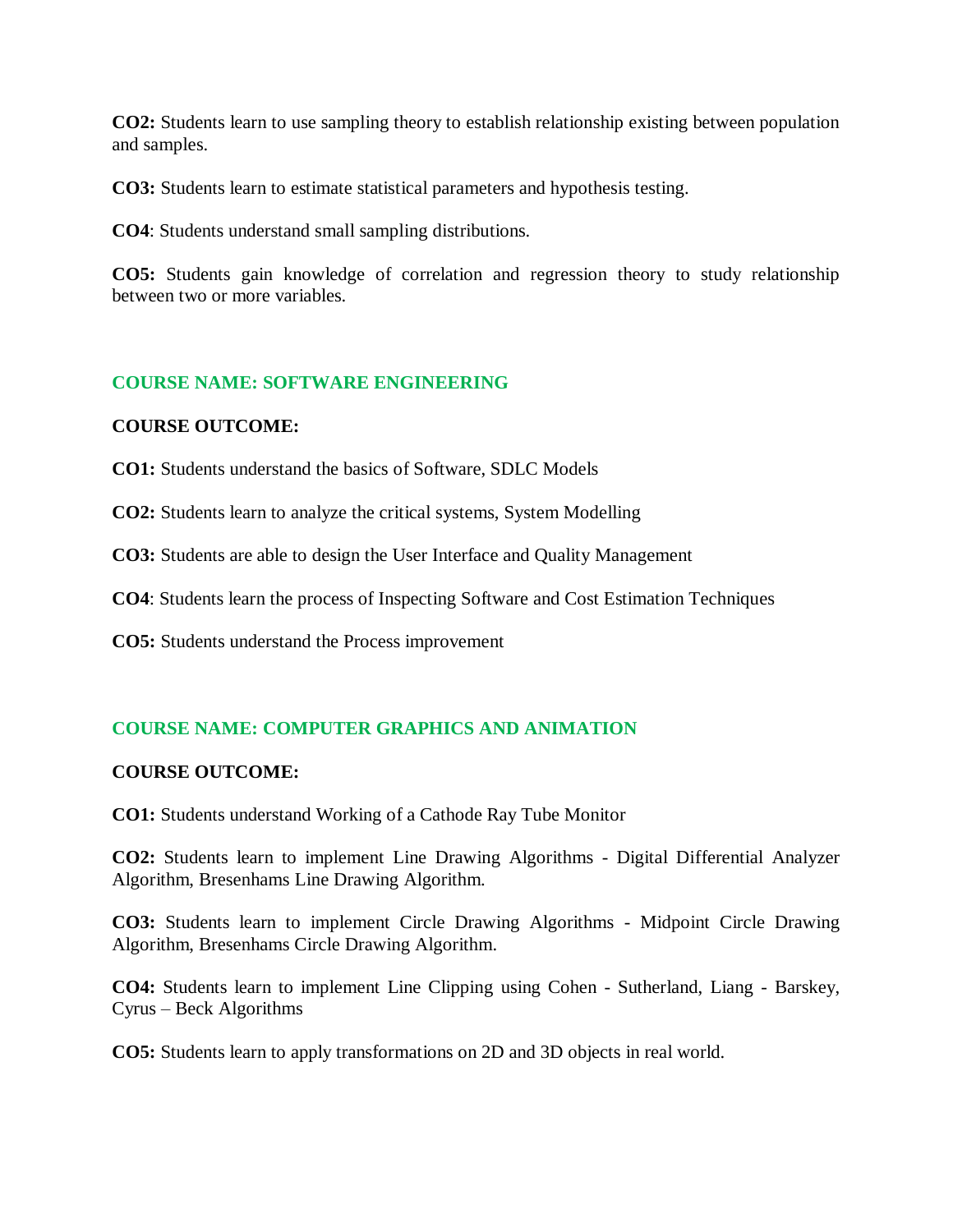**CO6:** Students learn the process of Implementing Curve Generation Methods – Bezier Curves and B-Spline Curves

**CO7**: Students learn to detect visible surfaces using object space and image space methods.

**CO8**: Students learn to implement how animation works using graphics.

**CO9:** Students learn the process of Implementing Image Processing Methods (Contrast stretching, Smoothing, Median Filtering, Histogram Equalization).

**C10:** Students understand how Image compression works (JPEG Image compression)

### **BACHELOR OF SCIENCE (INFORMATION TECHNOLOGY) SEM V**

### **PROGRAMME CODE: S00255**

### **COURSE NAME: SOFTWARE PROJECT MANAGEMENT**

#### **COURSE OUTCOME:**

**CO1:** Students understand project management and overview of project planning.

**CO2:** Select of an appropriate project approach.

**CO3:** Students understand the categories of risk and application of PERT.

**CO4:** Students understand how to overcome obstacles in project.

**CO5:** Students gain knowledge of the stages of development of a team.

**CO6:** Students understand the importance of software quality.

**CO7:** Students learn the process of how to close a project and reasons to close a project.

**CO8:** Students are able to design the project dissertation including objectives of a project, purpose and scope of a project.

**CO9:** Students gain knowledge of survey of technologies to demonstrate the awareness and understanding of available technologies related to the topic of the project.

**CO10:** Students learn to demonstrate the system design including screen layouts, process diagrams, pseudocode and other documentation.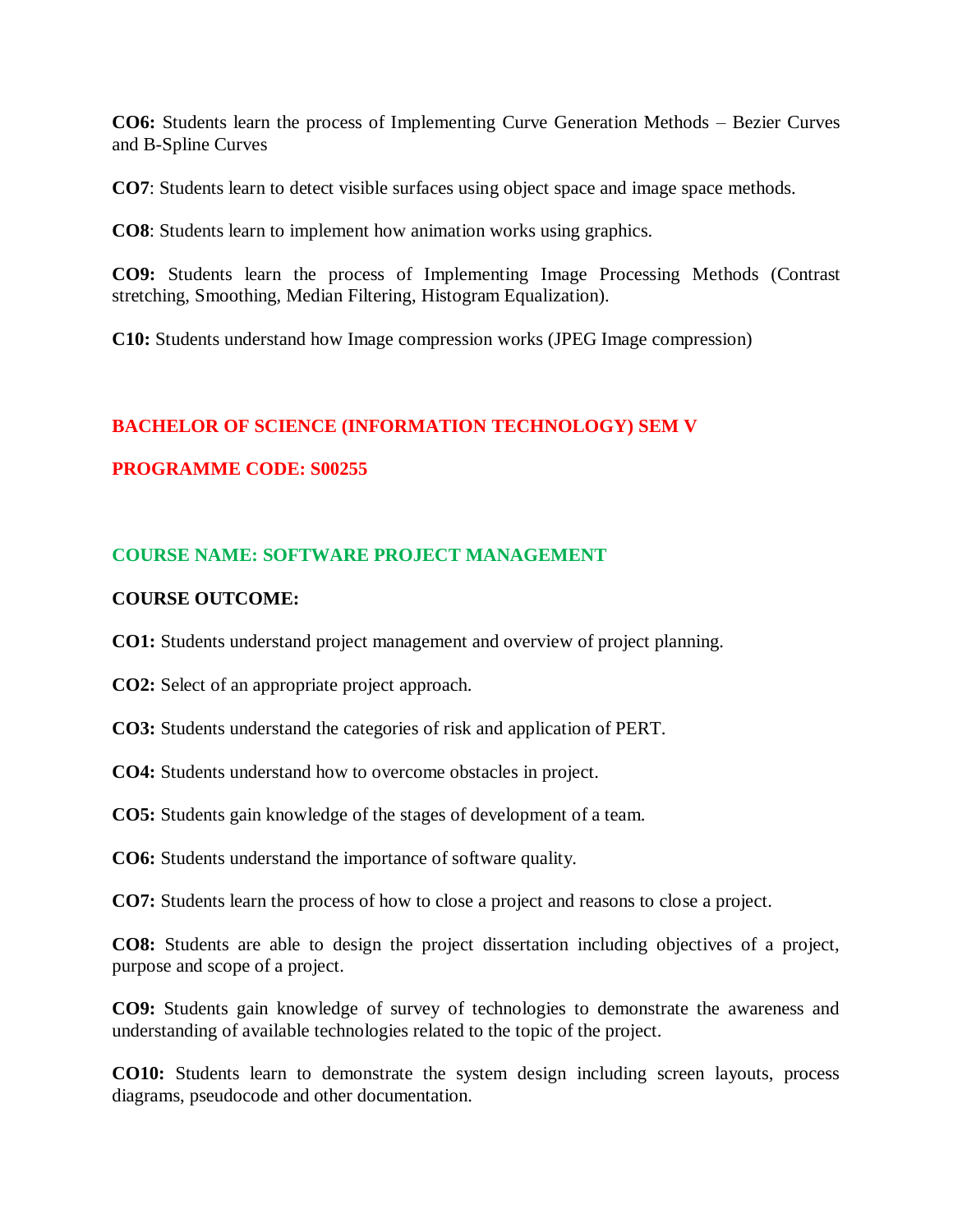## **COURSE NAME: INTERNET OF THINGS**

### **COURSE OUTCOME:**

**CO1:** Students understand Internet of Things

**CO2:** Introduction to Arduino and Raspberry Pi

**CO3**: Students are able to design prototypes using 3D printers.

**CO4:** Students learn to develop the Business Model

**CO5:** Students are able to design Printed Circuit Boards

## **COURSE NAME: ADVANCED WEB PROGRAMMING**

### **COURSE OUTCOME:**

**CO1:** Students learn to use the principles of object oriented programming techniques using C# and to create a Web Application with Visual Studio.NET.

**CO2:** Students are able to apply web controls such as validation controls to construct controls with code, templates with the repeater and data list controls, and to describe user controls, properties, and events.

**CO3**: Students learn to implement the Basic State Management in Web applications using cookies, hidden fields, query strings and session, application and global objects.

**CO4:** Students learn to configure a database and manipulate database records using Data Sets and Data Adapters.

**CO5:** Students learn to develop web application using Ajax.

### **COURSE NAME: ARTIFICIAL INTELLIGENCE**

### **COURSE OUTCOME:**

**CO1:** Students understand the process of implementation of BFS and DFS algorithm

**CO2:** Students learn the simulation of N-Queen problem, Water Jug problem.

**CO3**: Students understand the process of Implementation of A\* and AO\* algorithm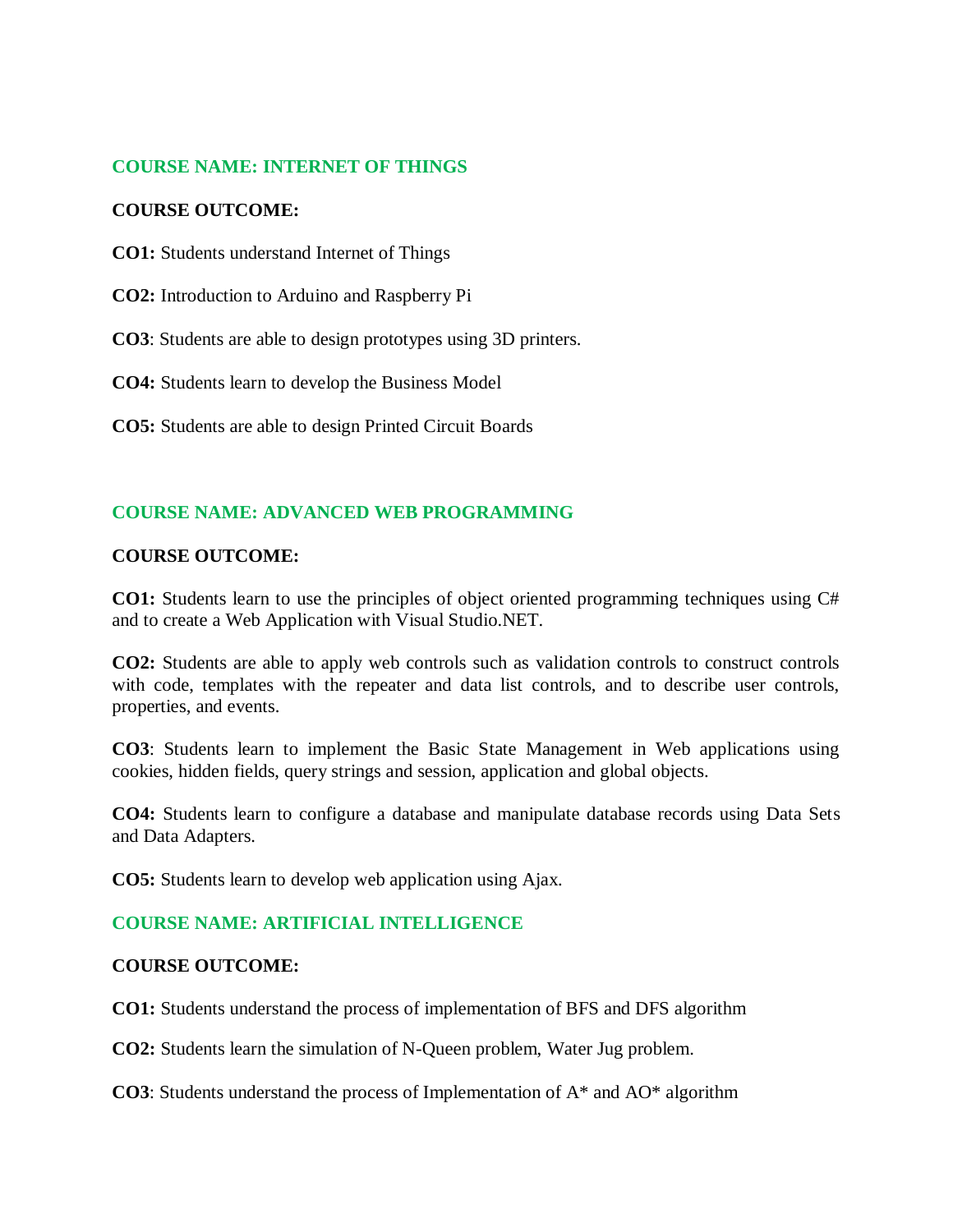**CO4:**Students are able to design the simulation of tic-tac-toe game using min-max algorithm **CO5:**Students understand the working of Missionaries and Cannibals problem **CO6:** Students are able to design application for number puzzle problem **CO7:** Students are able to solve travelling Salesman Problem, Block of word problem **CO9**: Students understand Constraint Satisfaction Problem and its examples. **CO10**: Students understand FOPL and PL

### **COURSE NAME: NEXT GENERATION TECHNOLOGIES**

### **COURSE OUTCOME:**

- **CO1:** Students learn the basics of big data and its applications **CO2:** Students learn to analyze mongo DB architecture and collections **CO3:** Students are able to create Replication and Sharding **CO4:** Students learn to implement JQuery
- **CO5:** Students learn to implement JSON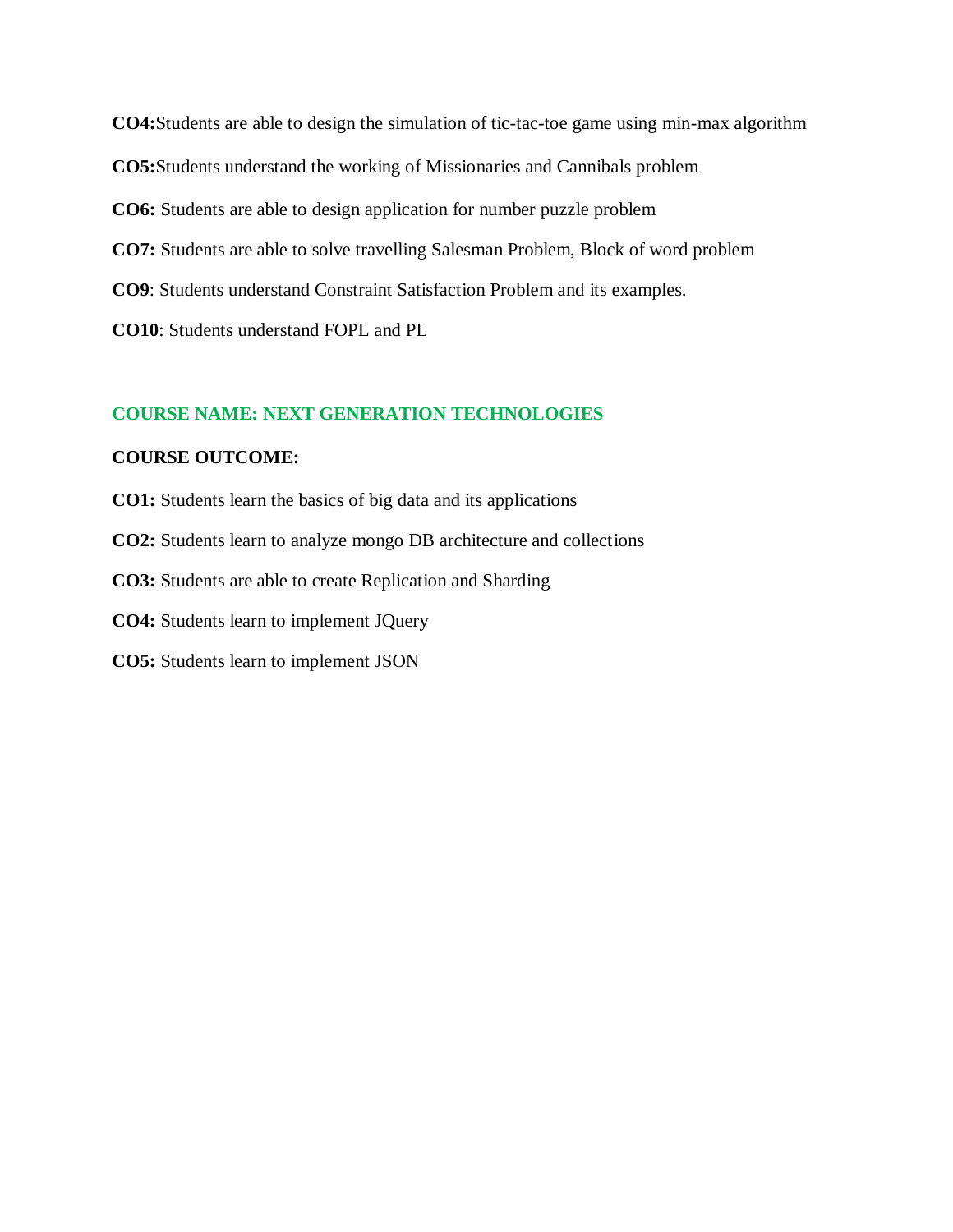## **BACHELOR OF SCIENCE (INFORMATION TECHNOLOGY) SEM VI**

## **PROGRAMME CODE: S00256**

## **COURSE NAME: SOFTWARE QUALITY ASSURANCE**

### **COURSE OUTCOME:**

**CO1:** Students understand basic concepts of software quality.

**CO2:** Students understand the essentials of testing and skills required by a tester.

**CO3:** Students understand the difference between defect, error and mistake.

**CO4:** Students gain knowledge of different types of testing.

**CO5:** Students understand the two branches of software testing i.e. verification and validation.

**CO6:** Includes project dissertation about how the source code written for project is efficient.

**CO7:** After testing of a project, defining what modifications are implemented in the system and how it improved the system.

**CO8:** Students understand the limitations encountered during testing of the project and listing the criticisms accepted and future scope of the project.

## **COURSE NAME: SECURITY IN COMPUTING**

### **COURSE OUTCOME:**

**CO1**: Students learn the best practices for network defense.

**CO2:** Students understand the process of Encryption/Decryption. Securing Database.

**CO3:** Students learn to implement various techniques to secure network.

**CO4:** Students learn to use of intrusion detection systems and VOIP

**CO5:** Students are able to develop secure applications. Understanding Virtual Machines and Cloud Computing.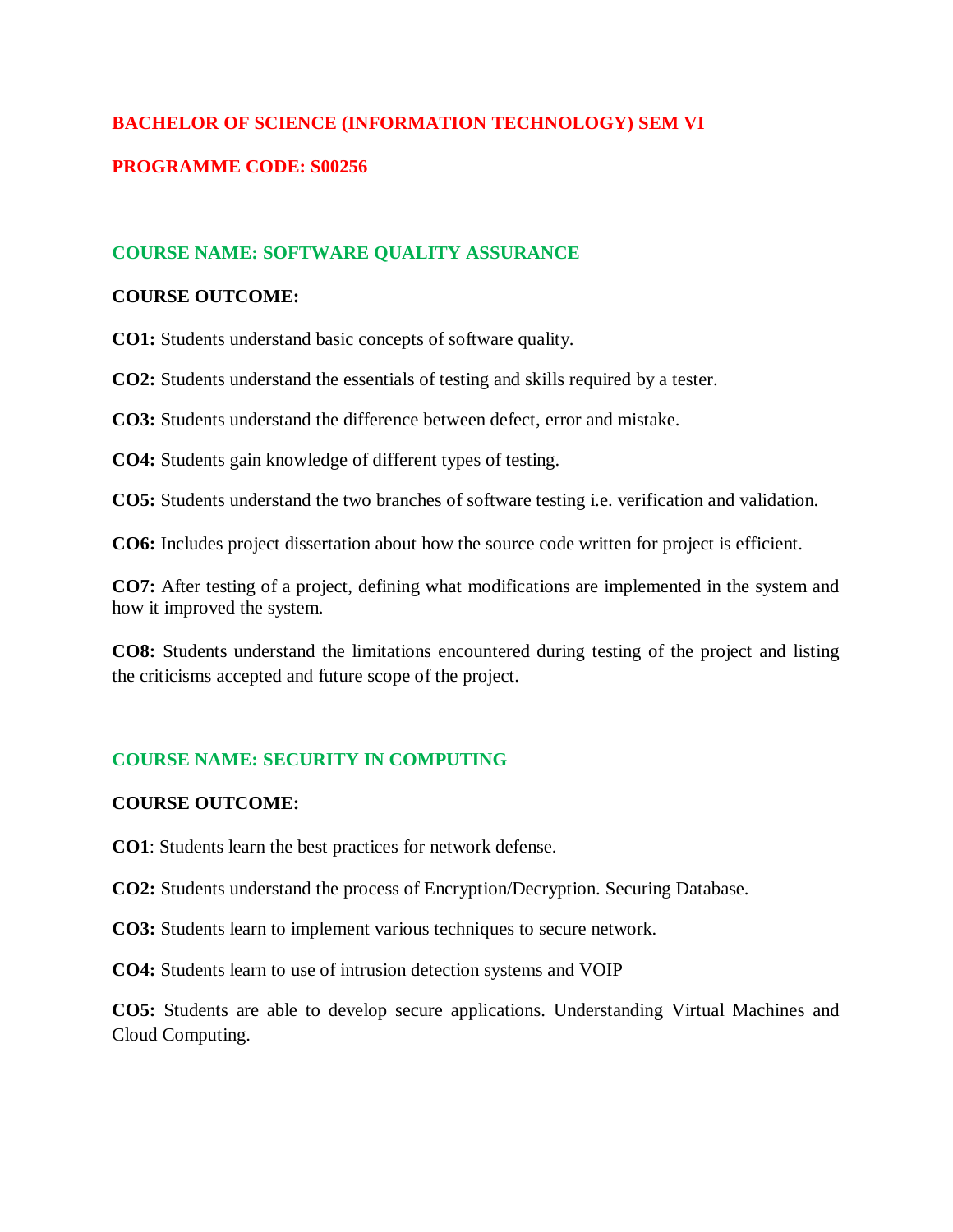### **COURSE NAME: BUSINESS INTELLIGENCE**

## **COURSE OUTCOME:**

**CO1:** Students learn the working of Decision Support System

**CO2:** Students are able to demonstrate Mathematical models for decision making

**CO3:** Students learn the phases of Data Mining

**CO4:** Students understand the difference between data validation and data transformation

**CO5:** Students learn Classification Algorithms

**CO6**: Students learn Clustering Algorithms

**CO7:** Students are able to demonstrate the working of Logistic and production model

**CO8**: Students learn Artificial Intelligence and expert systems in detail

**CO9:** Students understand what is Regression and its types

**C10**: Students are able to demonstrate ETL process to construct database in Sql server

### **COURSE NAME: ENTERPRISE NETWORKING**

#### **COURSE OUTCOME:**

**CO1:** Students understand the concept of General Network and Network Design Models.

**CO2:** Students are able to design Enterprise LAN and Data Center.

**CO3:** Students understand the concept of WLAN and WAN Technologies and Design and Enterprise Edge.

**CO4:** Students learn about Internet Protocol and its versions.

**CO5:** Students are able to manage Network Security and management network protocols.

### **COURSE NAME: CYBER LAWS**

### **COURSE OUTCOME:**

**CO1:** Students learn the "Information Technology Act, 2000" in detail. Sections under the Act, how they are applicable in real world, learn about its adjudication and penalties.